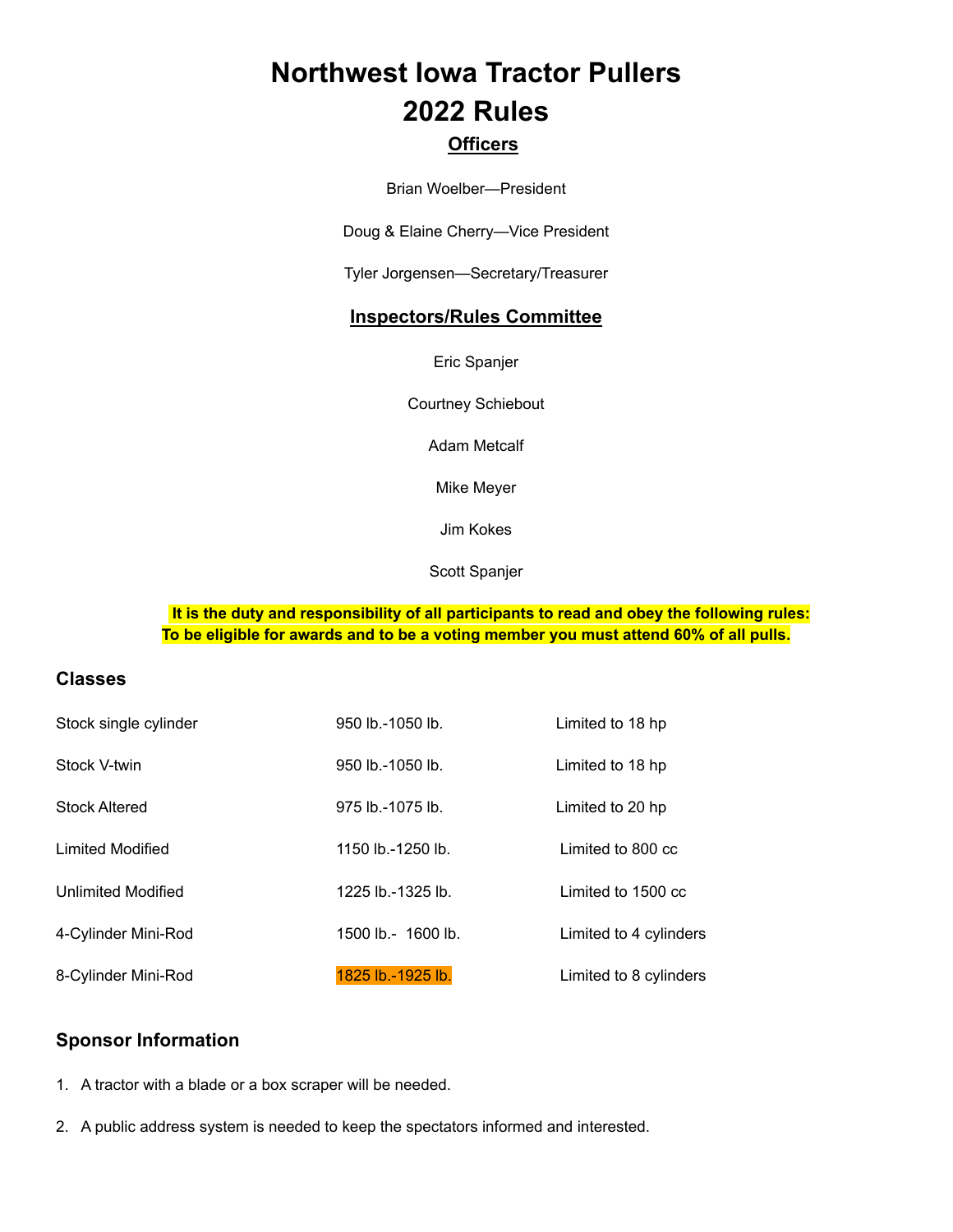- 3. Restroom facilities must be available.
- 4. We suggest that you have a spectator liability insurance policy in effect.
- 5. Our club will take care of the weighing, signing-in, positioning, and lining up the tractors for the pull.
- 6. The entry fee that we collect from the tractors will be used to pay our track expenses, and insurance premiums.
- 7. Our classes are: 950 lb. Stock, 1050 lb. Stock, 975 lb. Stock Altered, 1075 lb. Stock Altered, 1150 lb. Limited Modified, 1250 lb. Limited Modified, 1225 lb. Unlimited Modified, 1325 lb. Unlimited Modified, 1500 lb. 4 Cylinder Mini-Rod, 1600 lb. 4 Cylinder Mini-Rod, 1825 lb. 8 Cylinder Mini-Rod, and 1925 lb. 8 Cylinder Mini-Rod.
- 8. If you charge admission, we request that you exempt the tractor tow vehicle, tractor driver, and one pitman per tractor.
- 9. The track will be constructed of a dirt base free of rocks, gravel, and other debris.
- 10. The track must be a minimum of 250 feet in length, a minimum of 20 feet in width, and a maximum of 30 feet. A track 300 feet by 25 feet is preferred, with 50 feet for the sled and shut down. We suggest an area at least 10 feet wide between the side markers and the spectator area.
- 11. We will share a program with two tracks, but we will not share a track during our program.

# **Membership Information**

- 1. A fee of \$20.00 will be collected for each single membership or \$50.00 for a family membership (parents and children 5-18) per year. A \$35.00 fee will be charged for insurance premiums for each member. Memberships are non-cancelable and non-transferable.
- 2. Non-members will sign a release form and be charged  $$10.00$  per hook and  $$15.00$  to cover insurance. points, and position will not be awarded or counted to non-members, and members will advance in placing.
- 3. A fee of \$5.00 will be charged per hook for members. A 6 hook ticket for \$25.00, and a 13 hook ticket for \$50 is available. Pulling positions will be drawn before each pulling event. Signup will start 1.5 hours before the event and will run until 0.5 hours before pull starts. **NO LATE SIGNUPS ALLOWED!** (Call if going to be late to get signed in)
- 4. A President, Vice President, Secretary, Treasurer, and a five-person rules committee will be elected from the membership for a one-year term at the annual officers meeting. To be eligible to be an officer, one must be an active member one year prior to election (Attend 80% of all pulls). The duties of the officers will be:
	- a. President will set up, and conduct all meetings and fill in if a rules member is absent at a pull. He/she is also responsible for point standing sheets.
	- b. Vice President will sign in pullers at each event. He/she will fill in for the president in his/her absence. He/she is also responsible for point standing sheets, and signing up new members.
	- c. Secretary/Treasurer is responsible for mailing all correspondence, and rewriting rules when necessary. He/she is also responsible for point standing sheets, and all financial transactions, records, insurance premiums, and coverage. Secretary/Treasurer shall provide every member a balance sheet at the beginning and end of each season.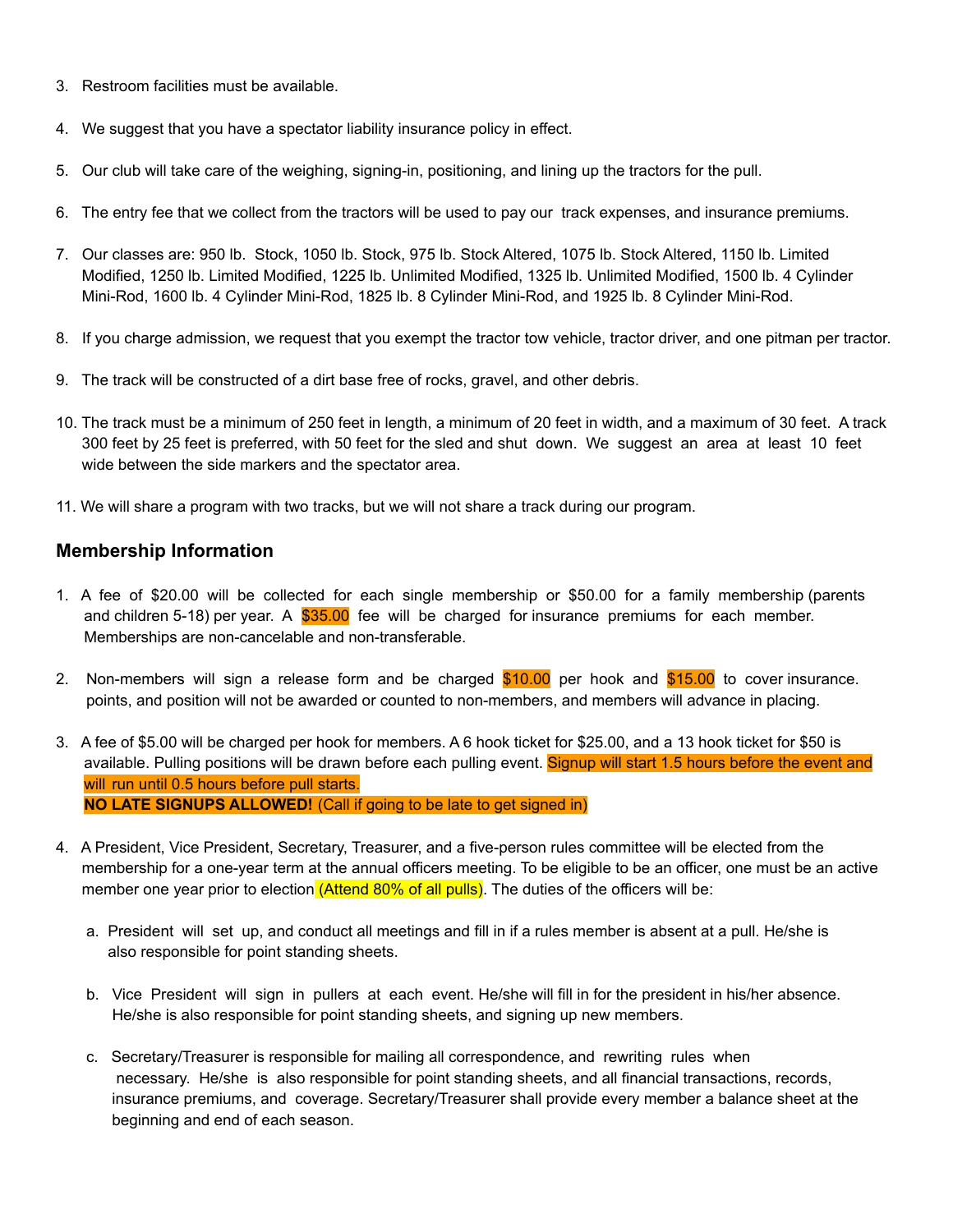- d. Rules committee will consist of five members. This committee is in charge of tractor inspections. Rules committee is also in charge of handling any rule controversies that may arise before, during, or after a tractor pull among members, and/or tractors. Any disputes that cannot be settled among the rules committee will be settled by the President, and other officers if necessary.
- e. All officers and rules committee members will have a copy of the current rules at each event
- f. All members will be provided a copy of the current rules at the first tractor pull that he/she attends.
- 5. All active members will vote on sportsman awards. To be eligible to vote or get an award you must attend 60% of all pulls.
- 6. A. 15-point system will be used, awarding points as follows:

|                   | 2nd place14 points |                    |                                            |
|-------------------|--------------------|--------------------|--------------------------------------------|
|                   | 3rd place13 points |                    |                                            |
|                   | 4th place12 points | 11th place5 points |                                            |
|                   | 5th place11 points |                    |                                            |
|                   | 6th place10 points | 13th Place3 points |                                            |
| 7th place9 points |                    |                    |                                            |
|                   |                    |                    | 15th place and on if more tractors 1 point |

B. Each tractor will receive 5 points (light and heavy class) for being inspected on the scheduled inspection day.

- 7. All events are point pulls. Any tractor hooking to the sled and making a measurable pull (one inch or more) will be awarded one point or position points, whichever is more. In a case in which a driver refuses 1st attempt to take 2nd attempt, and is unable to return, he/she will be awarded last place points. All non-member positions will be eliminated and the following positions will advance with points being awarded for that position. A member's tractor driven by a non-member will not receive points. In the event of a disqualification, tractor will receive last place points. In the event of going out-of-bounds, tractor will receive last place points.
- 8. In case of a rainout or sled breakage, all completed classes will receive earned points and all tractors present in uncompleted classes will receive five points per class in which they are signed up for. If the event is rescheduled, it will be considered a new pull with new points.
- 9. Anyone caught cheating will forfeit all points to date, and will be restricted from pulling at the next two NITP pulling events. This includes the driver and the tractor.
- 10. All tractors will be assigned a three-digit number, which shall be visibly displayed on the front and the rear of the tractor. The digits will be at least three inches high.

Numbers will designate classes as follows:

| 100-199Stock and Stock Altered |
|--------------------------------|
|                                |
| 300-399Unlimited Modified      |
|                                |
|                                |
|                                |

11. Any driver participating at a NITP sponsored or co-sponsored event will be covered by NITP liability insurance.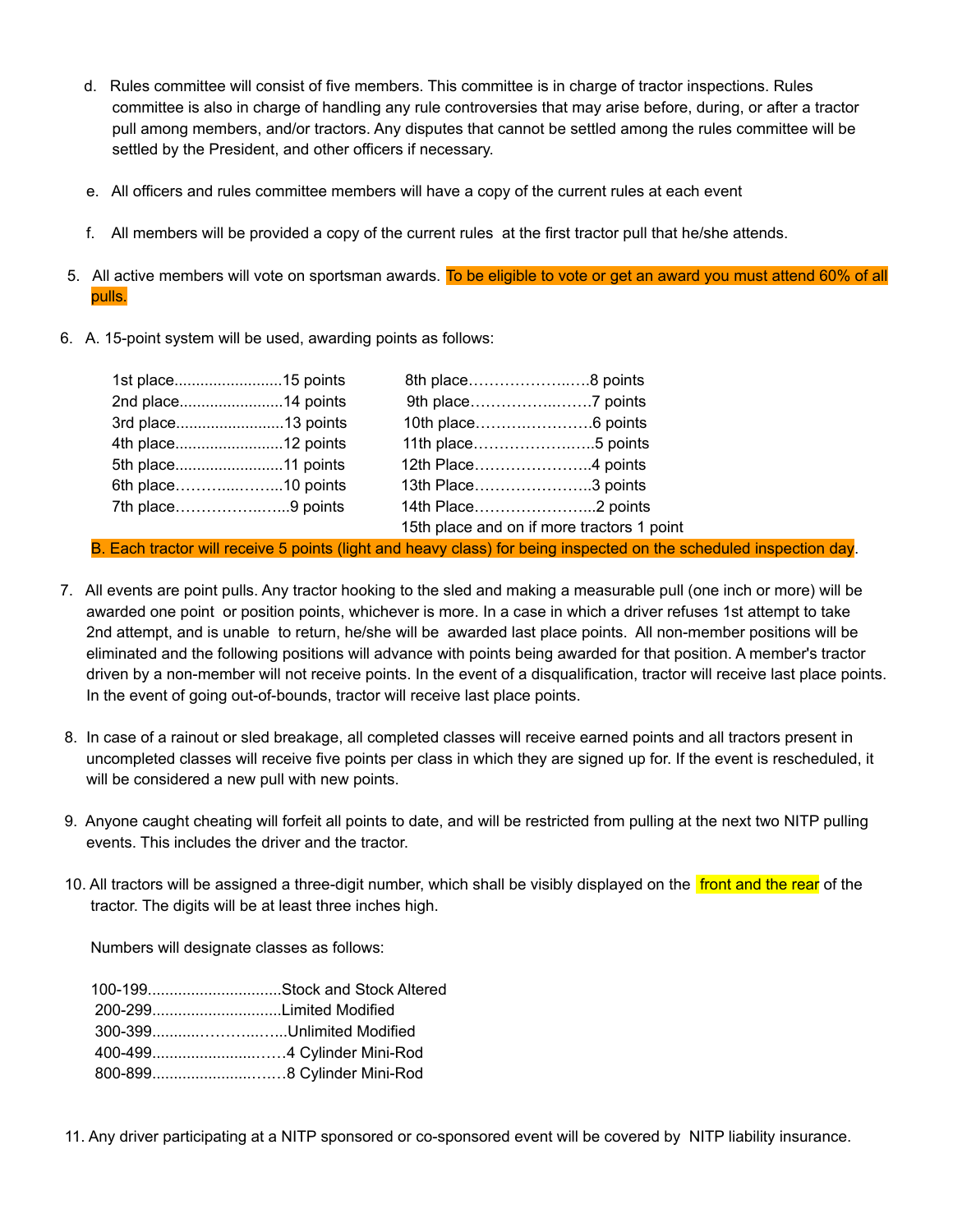# **DRIVERS**

- 1. All drivers must be fully capable of handling the tractor.
- 2. Drivers must be a minimum of the following ages to drive in the following classes:

| Stock single & V-twin | 5 years  |
|-----------------------|----------|
| Stock Altered         | 10 years |
| Limited Modified      | 14 years |
| Unlimited Modified    | 14 years |
| 4 Cylinder Mini-Rod   | 14 years |
| 8 Cylinder Mini-Rod   | 16 years |
|                       |          |

- 3. Drivers for Stock Class may have an adult walk behind tractor on track.
- 4. **Any driver who presents him/herself under the influence of drugs and/or alcohol will be restricted from driving that day.**
- 5. All drivers will wear suitable clothing (sleeved shirt, shoes, and jeans or fire suit); no nylon jacket or pants allowed. A helmet is required for all classes. Full fire suit is required if tractor runs on alcohol fuel. This includes non-members as well.
- 6. All drivers will conduct themselves and their tractor in a safe and respectable manner at pulls.
- 7. No driver will leave his/her tractor unattended while the engine is running at a pull.
- 8. All drivers or suitable persons will drive tractors on, and off the track if the tractor is running or being towed.

# **PULLING PROCEDURE**

- 1. The officers and/or promoters may prohibit anyone from pulling for a substantial reason, such as hot-rodding or abusive behavior.
- 2. **There shall be no alcoholic beverages consumed prior to, or during the pull by members and/or crew.**
- 3. Any driver not ready at his/her turn due to mechanical problems will have the option to pull in last position in the class in which he/she is registered if officials are notified. If the last tractor in a class experiences mechanical problems, he/she will be allowed five minutes to get hooked once the sled is ready if officials are notified.
- 4. In pull-offs, tractors will pull in the order in which they finished. In the event of a tie, the parties involved will decide how to break the tie by having a pull-off or by flipping a coin. If the tie is for first place, the parties involved must break the tie by having a pull- off.
- 5. Any driver not reporting for his/her pull will be eliminated and forfeit entry fee.
- 6. Tractors will be in neutral before hooking, and hands up will be the signal by the driver.
- 7. Weights may be repositioned on repulls or false starts.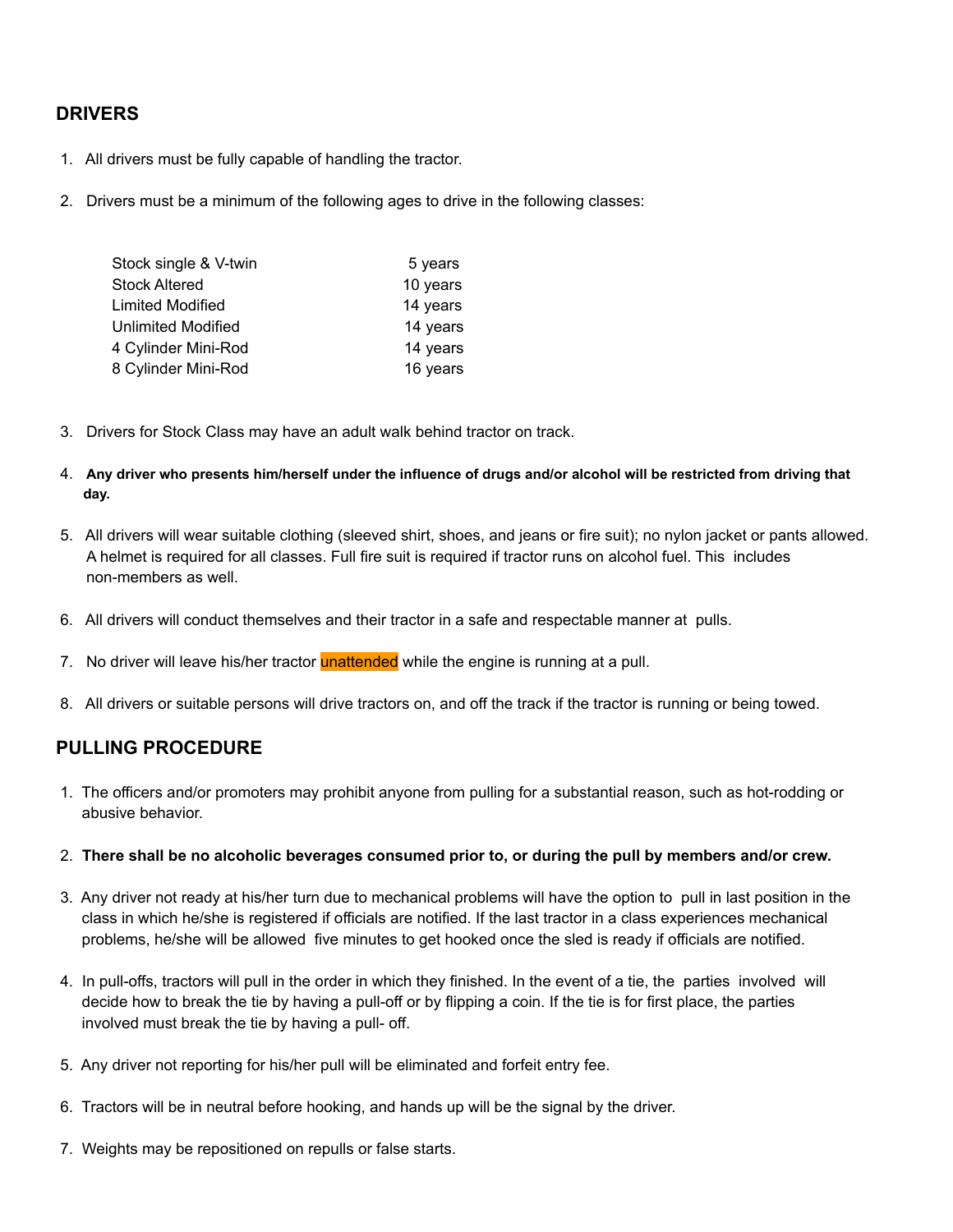- 8. Tractors are limited to one pull per class and two (2) classes per event.
- 9. The first puller in each class is the test puller, and has the option of a second pull; however, the decision must be made before unhooking. He/she must take third, or last position. Third position is defined as the 4th tractor to go down the track. (Example: 1st position puller will re pull after two other tractors pull). When the first puller rejects first hook, but is unable to come back for the second hook, he/she will be given the last position in the class. If a class is restarted, the 1st puller will restart the class.
- 10. If the puller is not satisfied with the first attempt and stops or attempts to stop within the first 75 feet without being flagged, he/she will be allowed a second attempt. This attempt must be made immediately without leaving the track.
- 11. Any tractor coming onto the track with a fuel leak or with an excessive water or oil leak will be prohibited from pulling until repaired.
- 12. Only authorized personnel will be permitted on the track while a tractor is pulling. Authorized personnel must be 14 or older.
- 13. All pulls within the boundary lines and beyond the furthermost measurable point will be a full pull, except when a floating finish is used. If the track has a floating finish there is no out of bounds past 300 ft.
- 14. An attempt or a measurable pull is one inch or more.
- 15. Any contestant who feels another contestant's tractor is illegal may protest that tractor by consulting a member of the rules committee in a respectable manner. All protests will be handled before or immediately after the pull. A written protest has to be given to the exact item being protested. The protester must put up \$50.00 at the time of the complaint. The party in right gets the money. **If the puller in question refuses to be inspected that day, he/she will forfeit all points to date.**
- 16. If for any reason equipment is not up to the club standards, a driver will be allowed to pull but must repair the item within one week after notification. This does not include safety equipment.
- 17. The sled operator may use sled brakes or remote tractor shut-off if he feels it is necessary for safety. The pull will end at this point. A re pull may be allowed depending on the sled operator and/or track official's decision.
- 18. All tractors with the driver are required to weigh-in before hooking to the sled in all classes. After weighing, tractors will remain in the staging area.
- **19. All decisions made by the track official and sled operator are final.**

# **TRACTOR CLASSES AND WEIGHTS**

## **STOCK SINGLE & V-TWIN TRACTORS (950 lb.-1050 lb.) Age 5**

Tractors must have a stock chassis and wheelbase, maximum 18 hp lawn and garden engine limited to 3800 RPMs (maximum). Engine must use only factory production stock parts as follows: block, head, cam, valves, rod(s), piston(s). NO ALTERATION OF THESE PARTS ALLOWED. Governed open exhaust (if safely routed up) and 0.60 overbore (maximum) are permitted. A maximum of 1"carb venture. The engine must have been available in the brand of tractor in which it is used. Maximum length (measured from center of rear axle to front most part including weights and brackets) is seven feet. Maximum tire size is 12x12x26.**Tires must be turf or lug for stock single class**. **Stock V-Twin can run pulling tires.** No methanol fuel is allowed. Electric fuel pumps optional. Carburetor spacers or standoffs not allowed. Brand of tractor is determined by chassis.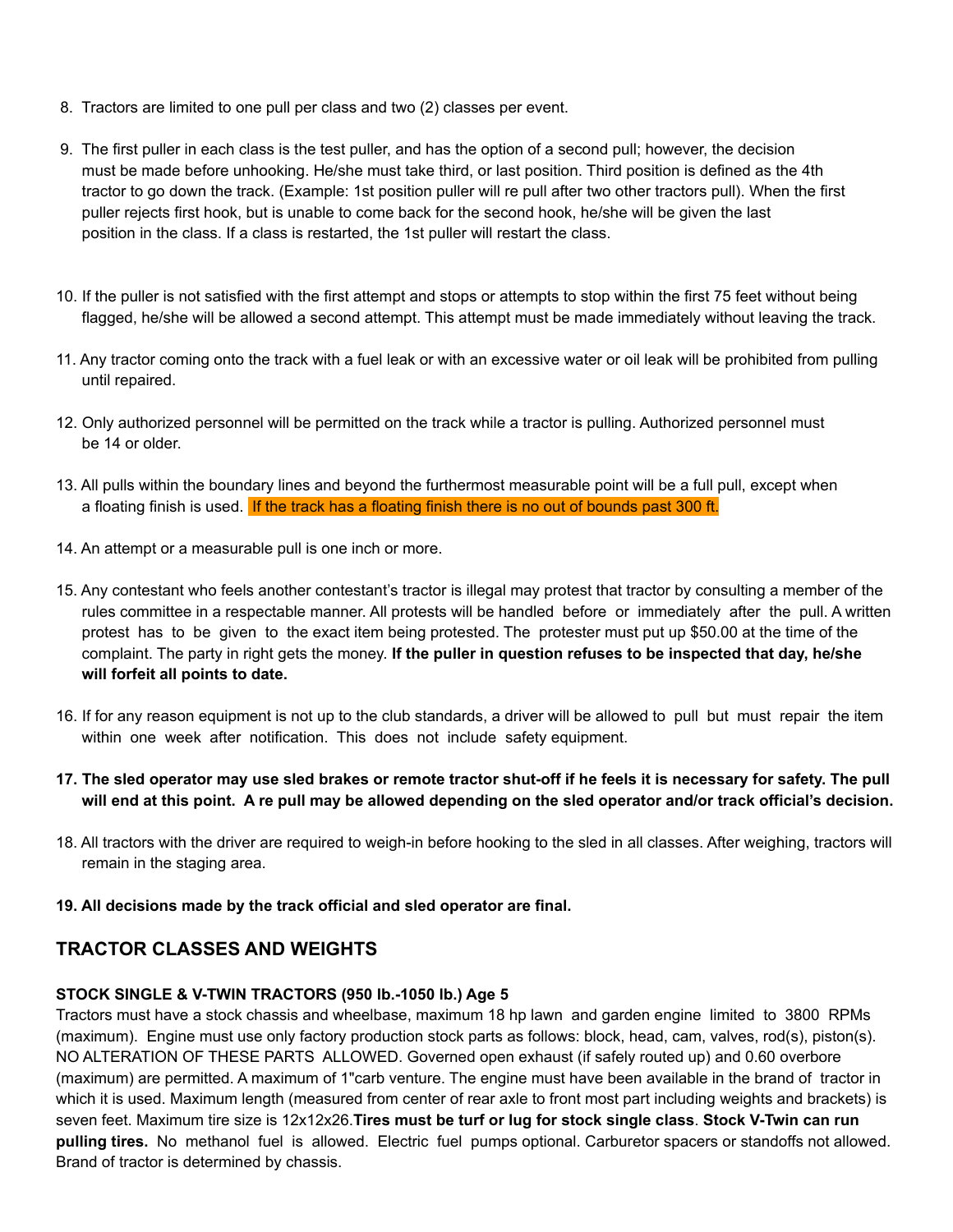#### **STOCK ALTERED TRACTORS (975 lb.-1075 lb.) Age 10**

Tractors can have up to a 56 inch wheelbase max. Front axle does not have to be stock, maximum 20 hp lawn and garden engine, and a mandatory steel flywheel. Engines are allowed to use an aftermarket stock appearing block. Billet cylinder head allowed. A carburetor of 1.200 venture max for all fuels, and one carburetor barrel per cylinder is allowed. Governor overrides, open exhaust (if safely routed up), and 0.60 overbore (maximum) are permitted. Cylinder head restraint device attached to the frame or lower engine to retain cylinder and head. The engine must have been available in the brand of tractor in which it is used. Maximum length (measured from center of rear axle to front most part including weights and brackets) is seven feet. Maximum tire size is 12x12x26. Tires may be turf, lug, or pulling tires. Electric fuel pumps are optional. Carburetor spacers or stand-off of 1 inch max are allowed. On all V-twin engines shielding is required 1/8 steel or 3/16 aluminum on external side of cylinders extending from head gasket to frame.

**LIMITED MODIFIED TRACTORS–limited to 600cc snowmobile or 800cc motorcycle maximum (1150 lb-1250 lb) AGE 14 WITH VALID DRIVER'S PERMIT** Non-automotive engines are limited to a maximum of 800 cc, gas and alcohol engines must be naturally aspirated, and up to one carburetor barrel per cylinder or one injector per cylinder. Diesel engines are allowed one turbocharger and must follow the other diesel specific rules. Chassis is limited to eight feet maximum length (measured from center of rear axle to front most part including weights and brackets) and five feet maximum width. Maximum tire size is 12x12x26. Multi-engines are allowed. Alcohol fuel is allowed. A roll bar/cage is optional, but recommended.

**UNLIMITED MODIFIED TRACTORS – limited to 1500cc snowmobile or motorcycle engine(s) (1225 lb - 1325 lb) AGE 14 WITH VALID DRIVER'S PERMIT** Non-automotive gas and alcohol engines must be naturally aspirated, limited to one carburetor barrel per cylinder or one injector per cylinder. Diesel engines are allowed one turbocharger, and must follow the other diesel specific rules Chassis is limited to eight feet maximum length (measured from center of rear axle to front most part of tractor including weights and brackets) and five feet maximum width. Alcohol fuel is allowed. Maximum tire size is 12x12x26. Multi-engines are allowed. A roll bar/cage is optional, but recommended.

## **4 CYLINDER MINI-ROD TRACTORS (1500 lb -1600 lb) AGE 14 WITH VALID DRIVER'S PERMIT**

Engines limited to a maximum of four cylinders, fuel injection will be allowed or limited to one carburetor barrel per cylinder, and engines are limited to one turbo. Chassis is limited to eight feet maximum length (measured from center of rear axle to front most part of tractor including weights and brackets) and six feet maximum width. Alcohol fuel is allowed. Maximum tire size is 15x15.5x31. Multi-engines are allowed. A deflection shield will be installed on the rear of the engine behind the head to block area to protect the driver from coolant if head gasket failure occurs. All diesel engines will have a restraint cable 5/16" or larger over the head to prevent head from lifting off. A roll cage is mandatory. A neck collar is required.

## **8 CYLINDER MINI-ROD TRACTORS (1825 LB - 1925 LB) AGE 16 WITH VALID DRIVER'S LICENSE**

Maximum of eight cylinders, naturally aspirated, fuel injection will be allowed or up to one carburetor barrel per cylinder. Eight feet maximum length measured from center of rear axle to front most point of tractor including weights and brackets. Six feet maximum footprint width. Alcohol fuel is allowed. Multi-engines are allowed. Tire size is 15x15.5x31 or 15x18x34. If tire size is 15x18x34, tractor and driver must weigh in at 1800 lb. – 1900 lb. A roll cage is mandatory. A front end skid plate/s are required. A neck collar is required.

#### **MULTI-DIVISION TRACTORS**

Any tractor adding engines will be considered a different tractor with a different number, and allowed in another division.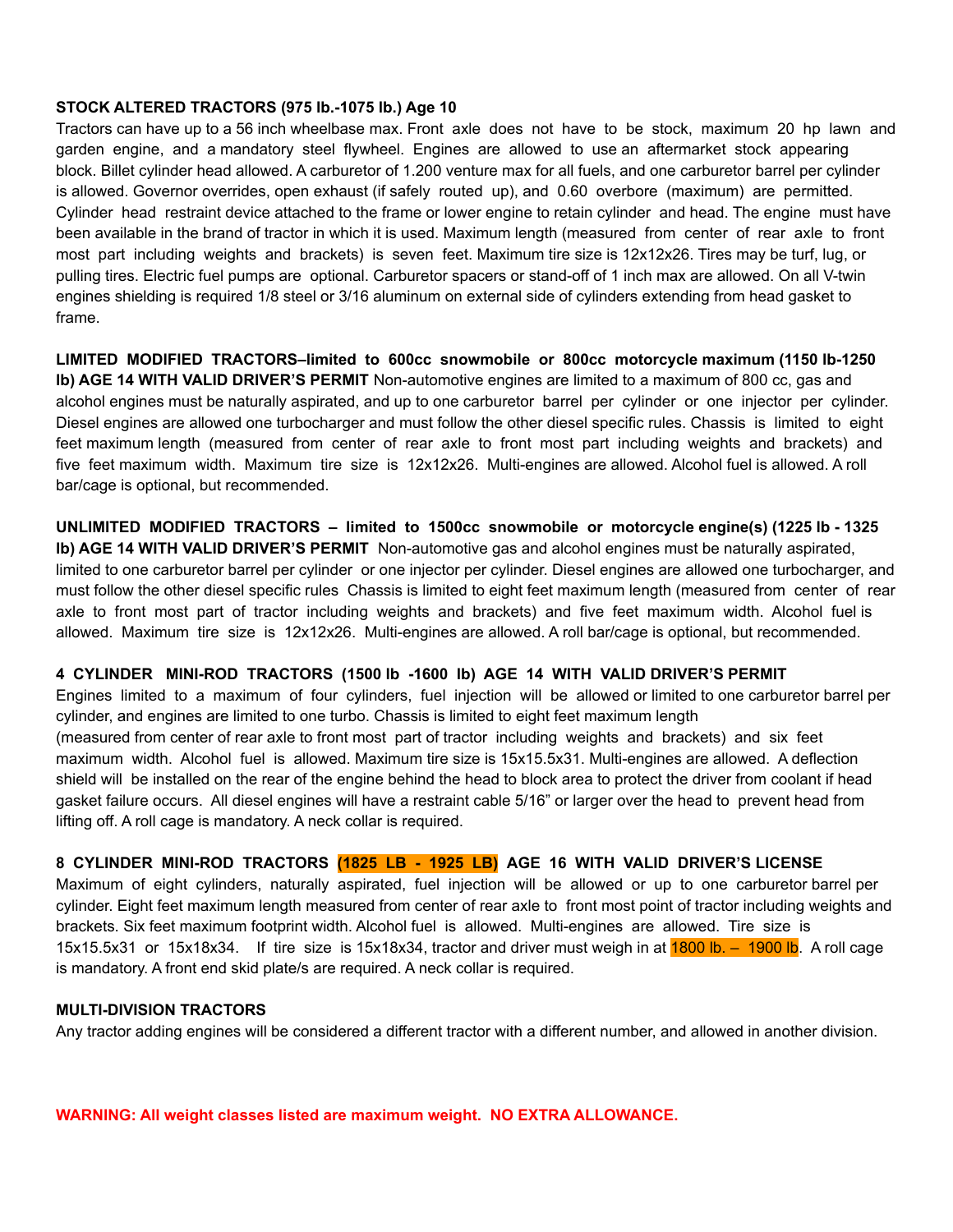# **TRACTOR EQUIPMENT RULES**

| A. Brakes, Steering     | H. Safety                  |
|-------------------------|----------------------------|
| <b>B. Drawbars</b>      | I. Seats and Fenders       |
| <b>C. Drivelines</b>    | J. Stabilizer Bars         |
| <b>D. Chassis</b>       | K. Disqualifications       |
| E. Engines              | L. Weights                 |
| F. Exhaust              | <b>M. Exhibition Pulls</b> |
| <b>G. Kill Switches</b> |                            |
|                         |                            |

#### **BRAKES, STEERING**

All tractors will have working brakes and suitable steering.

#### **DRAWBARS**

Minimum drawbar length is 6" from the center of the rear wheels to the point of hook and cannot be adjustable to less than 6". Drawbar must be stationary in all directions and 13" maximum from top of the hitching device to the ground. Hitching device must be parallel to ground and not more than 3/4" in thickness with a 2" diameter opening. Cross-section thickness must be equivalent to 1/2" round stock. Pulling point may not be more than 3/4" from the back edge of the hitching device. Only one drawbar and hole will be allowed. Hole has to accept a 2" round pipe or 2" round ball. There should also be 6" of clearance (3" on each side of the center of the hitch) from the hitch vertical, for visibility and ease of hooking. No weights allowed in the center.

#### **DRIVELINES**

- 1. Driveline shielding.
	- a. All exposed gears, chains, and belts will be shielded with .060 or more steel or aluminum and all drive chains and belts will have 1/8" or more steel or aluminum 360 degrees. Chains running parallel with tractor will be shielded on top, front, and rear with 1/8" steel or aluminum.
	- b. Driveline brakes must be shielded 360 degrees with 5/16" minimum thickness steel and both ends must be closed with 1/8" steel minimum.
	- c. All remaining drivelines (drive shafts, u-joints, etc.) must be enclosed with 5/16" minimum steel 360 degrees fastened every 6" or closer with 3/8" or larger bolts being grade 5 or better or welded to the frame.
	- d. Transmissions in mini-rod tractors will be shielded on at least top, and sides around main body with not less than 1/8" steel, or at least 1/4" aluminum, or an approved safety blanket, or a combination of two or more of the above.
- 2. Clutches, flywheels, and bell housings.
	- a. Mini-rods must have a manufactured-approved bellhousing and use block plate with clutch set-up; those not using approved bellhousing will have a suitable shield surrounding the flywheel 360 degrees (1/4" thick mild steel or equivalent in tensile strength and not less than 4" wide securely mounted either to engine or frame) or an approved safety blanket.
	- b. A metal cover (no plastic) will be used under the torque converter on all automatic transmissions.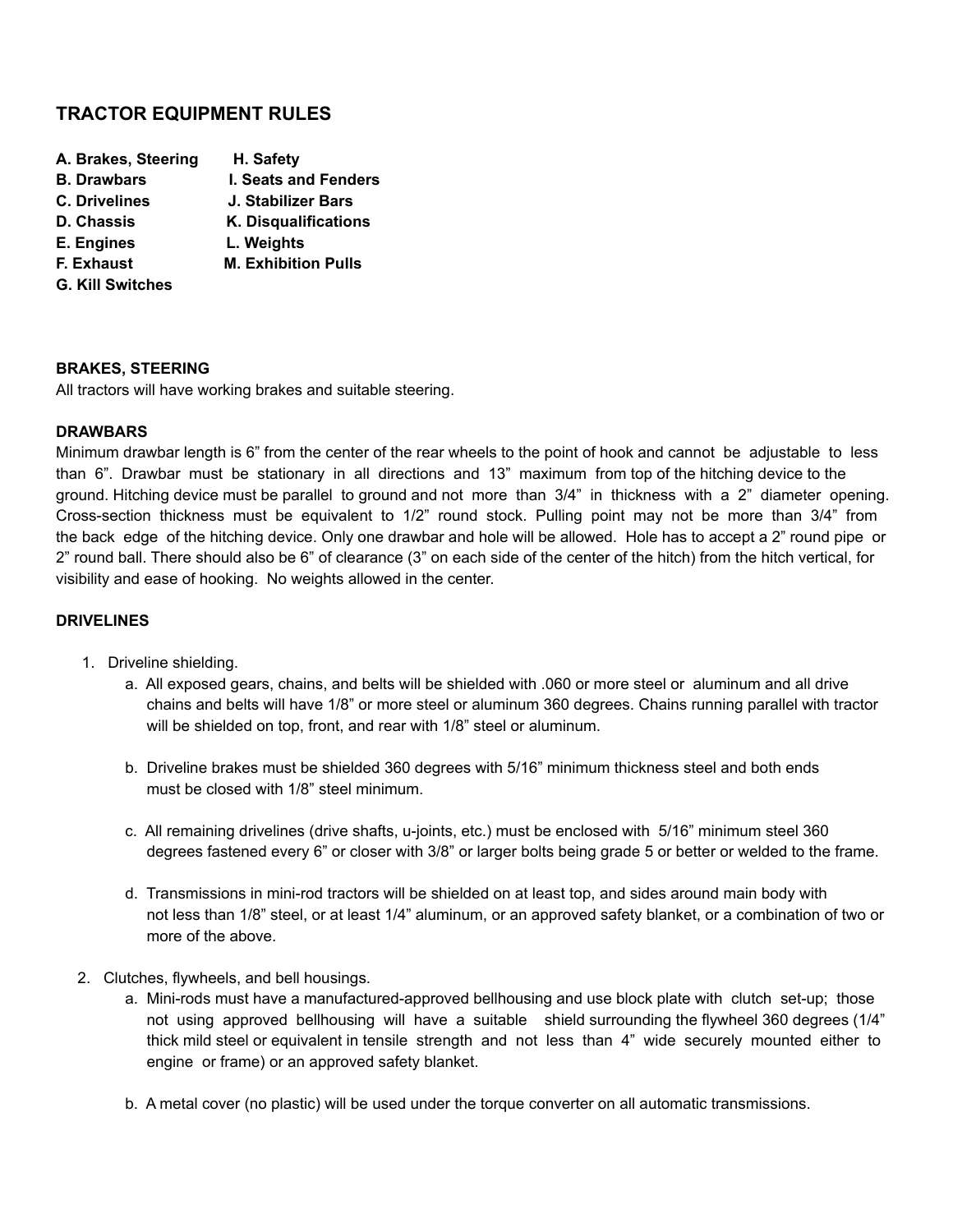- c. All bolts will be in place in bell housings.
- d. Billet steel flywheels are mandatory for clutch setup tractors except stock tractors.

#### **CHASSIS**

- 1. All tractors will have wide front ends (wheels at least 24" apart or stock width on stock/stock altered chassis).
- 2. No four wheel drive tractors.
- 3. All tractors will be clean and painted.
- 4. All tractors will be equipped with a loop or hook in front of the tractor to hook a pull-back rope.

#### **ENGINES**

- 1. No nitrous-oxide or pressurized fuel tanks allowed. Steel or steel braided lines with flange fittings are required on fuel injection systems, and any system with 15 psi or higher fuel pressure.
- 2. All tractors will have a factory throttle set-up or dead man throttle (being closed in rearmost position with double return springs on carburetor).
- 3. All engines equipped with a harmonic balancer will have a bolt in the crankshaft to hold the balancer on. Balancer will be solid steel, and if not, it will be shrouded with 1/4" steel no more than 1" away in direction of rotation 360 degrees to be fastened securely. If a pulley is not used ahead of balancer, a strap across the front of shroud is necessary.
- 4. All engine fans must be shrouded with 24 gauge or thicker aluminum 360 degrees. Electric fan excluded.
- 5. Mini-rod tractors will have either:
	- a. Two front motor mounts, two rear motor mounts, and a support saddle (sufficient strength cable may be used) for the rear of the transmission with 1/2" maximum clearance.
	- b. Two front motor mounts, a support saddle (cable may be used) at rear of engine with 1/2" clearance maximum, and a mount at rear of transmission. (This is to prevent the engine or transmission from dropping if breakage occurs).
- 6. A deflection shield is required on both sides of the engine. Shield must extend the full length of the block castings and be securely fastened; it must be made of aluminum or steel and a minimum of .060" thick.
	- a. Shields on V8 mini-rod engines shall be from the bottom of head (top of block) and extend to 2" below bottom center throw of crankshaft; solid frame will qualify for shield if .060" thick.
	- b. Shields on 4-cylinder mini-rod engines shall be from bottom of head (top of block) and extend to 2" below bottom center throw of the crankshaft.
	- c. A shield is recommended on all motorcycle engines between driver and engine for protection in case of an engine or transmission blow-up. Clutch basket will be shielded 360 degrees with 1/8 steel or  $\frac{1}{4}$ aluminum (the engine casting will suffice as part of the shield where applicable).
	- d. Engine shields are not required on stock tractors, but are recommended.
- 7. Silencers are highly recommended for all snowmobile engines.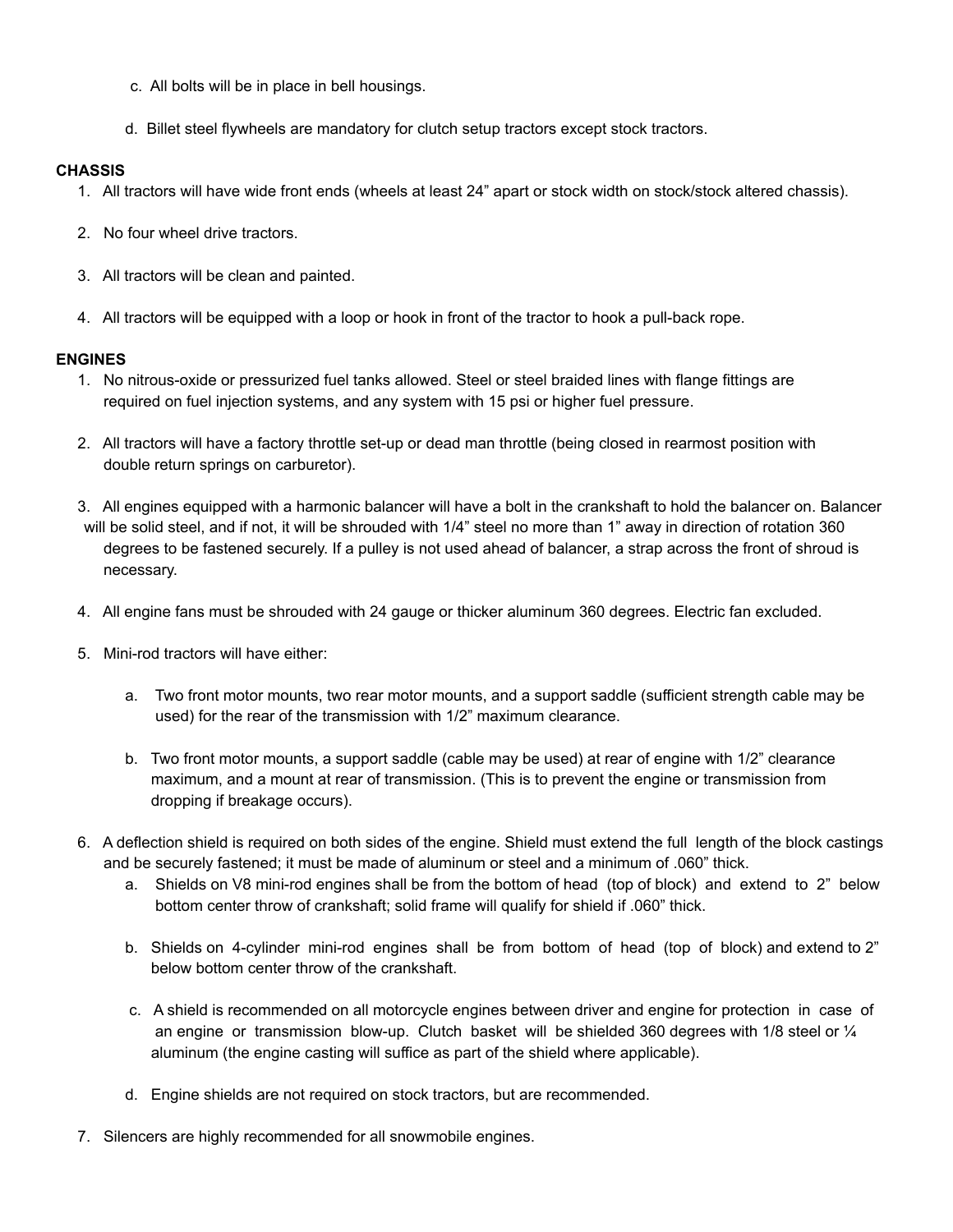#### **DIESEL ENGINES**

- A. Engine must be compression ignition and use #2 diesel fuel only.
- B. Maximum of 4 cylinders or less
- C. May be be liquid or air cooled
- D. No belt driven cooling fans. Electric fans only.
- E. Maximum of 2 valves per cylinder. Injectors must remain in stock location.
- F. No billet injector pumps. No electronic or common rail injection systems.
- G. Tractors are allowed a single (1) turbo charger with any manifold modifications necessary to mount the turbo charger.
- H. Manifold pressure may be a single stage only.
- I. Turbo charger must be a single shaft fixed vane type. No variable vane turbo chargers allowed. No inlet or outlet size restrictions.
- J. Turbo must be fitted with a shutdown guillotine on the compression inlet side of the turbo.
- K. No intercoolers or aftercoolers. All compressed air to enter the intake manifold.
- L. All turbocharged engines are required to have one cable that must surround the engine block and head. This cable shall be located between the first and second cylinder.
- M. Cable should go through the exhaust manifold port area. The cable will be a minimum of 5/16 thick with two (2) clamps at the splice. The cable should allow for approximately 4 inches of slack.
- N. Water injection will be allowed.
- O. All tractors must have a fuel shut-off, and an air shut-off mounted in the driver's compartment, and within reach of the driver.
- P. Killswitch device mounted on rear of the tractor must disconnect power to the electric fuel pump/injector pump along with activating turbocharger guillotine.

## **EXHAUST**

All exhaust must discharge upward. Height to be a minimum of 12" after the last bend in the pipe that discharges upward (measured from top of pipe to bottom of bend). All exhaust must be securely attached. Stock tractors will be allowed factory exhaust, upward discharge recommended. Engines equipped with a turbo will have a safety cross in exhaust made from 1/4" stock or equivalent or larger.

#### **KILL SWITCHES**

1. All tractors will have a rear-mounted kill switch mounted above the drawbar hook point and at least 24" above the ground with a minimum of a 2" solid steel ring hole. The kill switch must be located out in the open, above the weights and weight brackets, and clearly visible.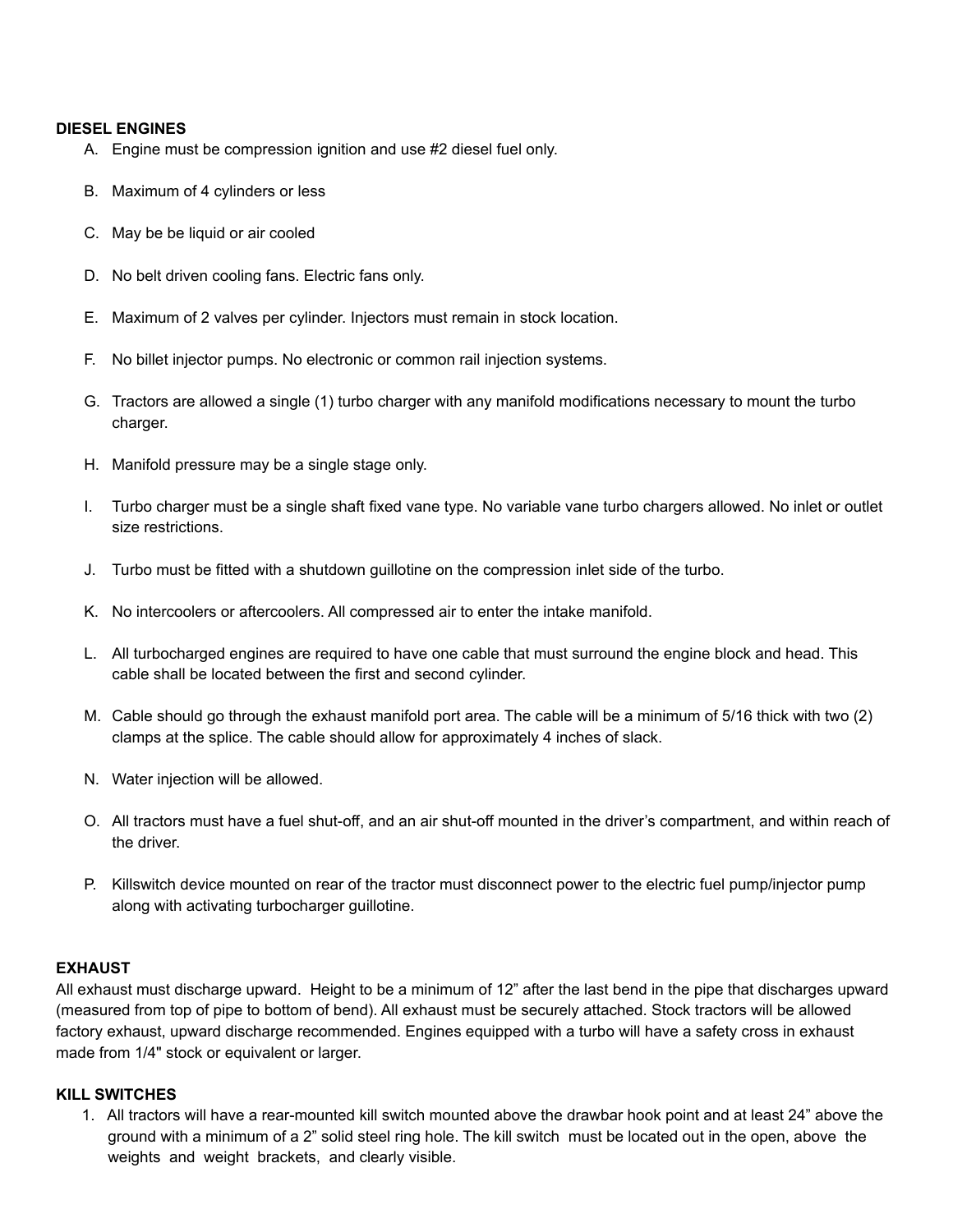- 2. The kill switch will short out or kill the power to the ignition system and the electric fuel pump, if applicable. All diesel engines will have air shut-off accessible to the driver and connected to the kill cable of the sled.
	- 3. In the event that the kill switch kills the tractor accidentally for any reason other than sled malfunction, the pull wil be measured at that point.

#### **SAFETY**

- 1. All mower decks, loaders or other hang-on accessories will be removed.
- 2. Approved safety helmets must be worn in all classes with chin straps fastened. Full-face shield recommended. Fire suits required with alcohol fuel, and recommended in all classes.
- 3. Dry chemical fire extinguishers are required for all classes. It must be a minimum of a 2 ½ lb. fire extinguisher, fully charged, with gauge. In working condition, and accessibly located.
- 4. All tractors using automatic transmissions MUST be equipped with a two-hand reverse gear lock-out system.
- 5. A back-up light system is optional in all classes. A white light (automotive quality), and must be mounted on the rear center of the tractor. An indicator light on the dash must be operated off the same system. Lights must be operated by the shift lever when moved to reverse gear position. No other lights will be allowed on the rear of the tractor.
- 6. All tractors will be equipped with a starter system other than pushing or pulling. This will be used unless breakage occurs.
- 7. All mini-rod tractors will be equipped with a starter interrupter switch activated by a shift lever, which will allow starting only in a neutral or park shift position on automatic transmission-equipped tractors or when the clutch pedal is depressed on manual shift transmission equipped tractors (neutral safety switch or clutch disengagement switch).
- 8. Radiator overflow must discharge into a tank, which must be large enough to contain fluid and be sealed to prevent spraying out.
- 9. No wheel covers on rear wheels unless bolted.
- 10. All tractors will have a shut-off switch convenient to the driver other than the kill switch.
- 11. All tractors will have a fuel shut-off between the tank and fuel pump. This will be located in an easily accessible and visible location with a label and directional arrow.
- 12. Diesel powered tractors will have a deflection shield installed on rear of head to protect driver in case of head gasket failure.
- 13. Tractors with diesel engines are required to have a 5/16" or larger restraint cable overhead to prevent head from lifting off.
- 14. Billet steel flywheels are required on all clutch set-ups (except stock tractors).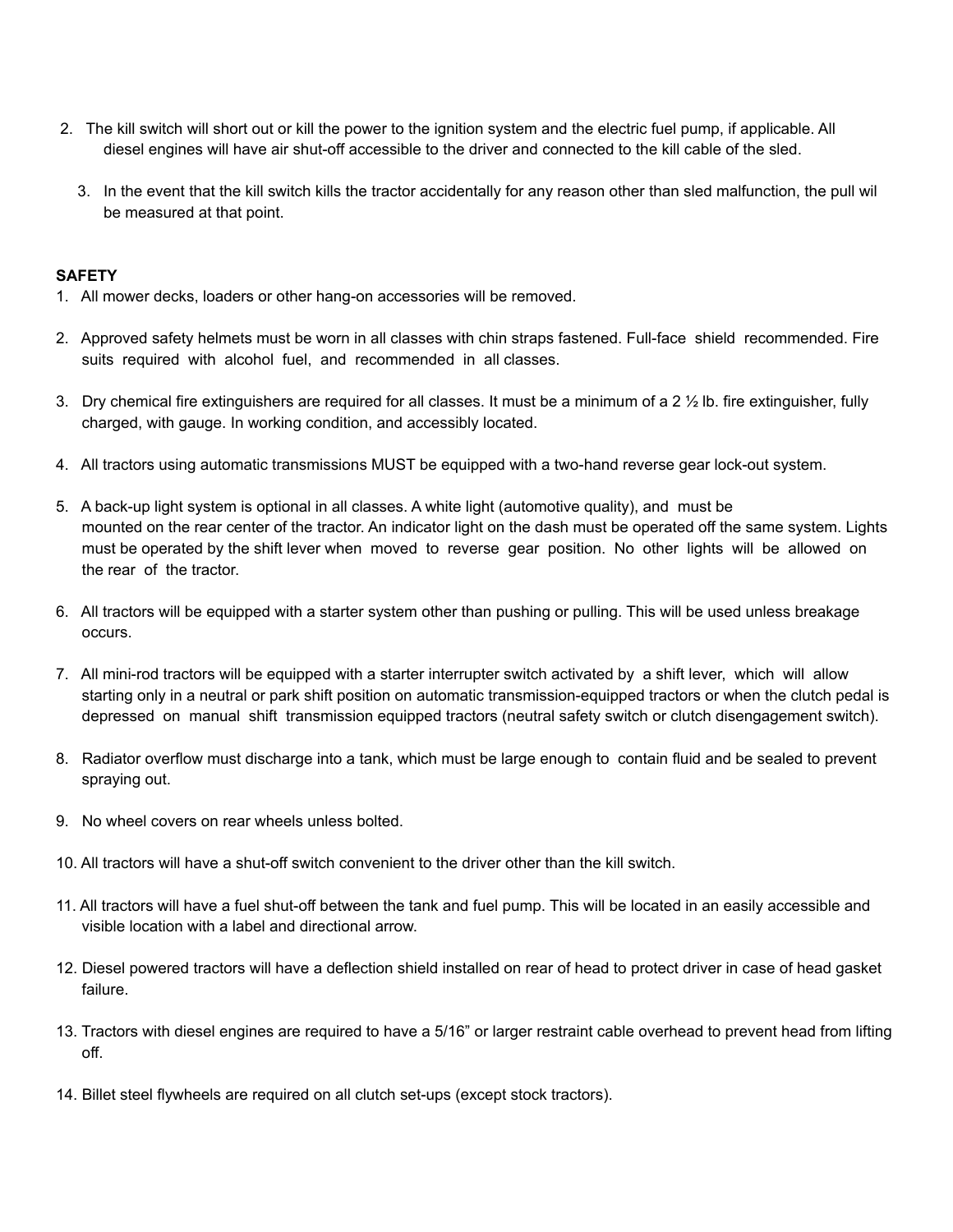- 15. All 4 cylinder, and V8 Mini Rods will be equipped with a full roll cage. These will have 2 main hoops (minimum) constructed from 1.75" x .095" chromoly or 1.875" x .083" seamless mild steel or 3 hoops constructed of equal strength. All brace tubes can be constructed of 1.50 a.083 chrome moly or 1.625x .065 seamless mild steel. There will be 2 vertical bars located behind the driver constructed of the same material. All horizontal and vertical tubes shall be placed in such a manner as to provide maximum cage strength. The back corners of the cage will need angle braces for side to side strength. All hoops and vertical back tubes shall be mounted to the tractor's rear axle, differential, main frame (if available) auxiliary frame extension of ¼" sheet metal may be used to mount cage to rear axle. All bolts will be 3/8 grade 8. With driver in normal position, there shall be a minimum of two inches between main hoops and driver's helmet, both vertically and laterally. The driver helmet must be behind front hoop.
- 16. All tractors with full roll cages will be equipped with a 5-point harness. A full roll cage is defined as having more than one hoop over driver.

## **SEAT AND FENDERS**

- 1. All tractors must have a substantial seat with a minimum of 4" back firmly attached, or a manufactured seat equal in strength. Drivers will remain in seat with no bouncing, and feet will remain on footrests any time the tractor is in motion at a pulling event.
- 2. All tractors must have fenders. Fenders are to consist of a barrier between driver and tire. Stock and stock altered tractors will have a hood, fenders, and all safety shields.

#### **STABILIZER BARS**

All tractors will have two wheelie bars at least 10" apart measured from inside of wheels or pads and have at least 1" wide wheels or 3" or larger square pads not more than 5" off the ground and not less than 5" behind rear tires measured to the center of pads or wheels, and strong enough to support the weight of the tractor. Wheelie bars will in no way interfere with

sled during hookup or pull. The drawbar and drawbar assembly will not in any way be attached to the stabilizer assembly. Bumper bars will be part of the wheelie bars. This is a vertical bar at least 6" long mounted on the rear most part of wheelie bars.

## **FRONT END SKID PLATES**

Skid plates must be one of the two types listed below:

- 1. A skid plate mounted to the center of the front axle/frame, and must be a minimum of 10 inches wide with rolled edges front and rear. Plate must be a minimum of 4 inches in length. Plate must be centered and securely mounted.
- 2. A skid plate mounted in line with each frame rail(on both sides) equal in strength to frame rail material. Skids must be securely mounted, and braced to the chassis. Skid plate surface to be minimum of 2 inches wide and 10 inches long with a minimum 2 inch curve when measured from the front most part of the rolled edge.

3. Highly recommended for all classes.

#### **DISQUALIFICATIONS**

- 1. Any part from tractor lost while hooked to the sled will be cause for disqualification. If weights drag on the ground although they may still be attached to the pulling tractor, pull will be disqualified (internal breakage excepted). This rule includes test puller.
- 2. If one or more tires of a tractor touches a boundary line it will be disqualified, and tractor will also lose second attempt option, if it is before the 75-foot marker. Driver will be given last place points. Test puller will be given the option hook.